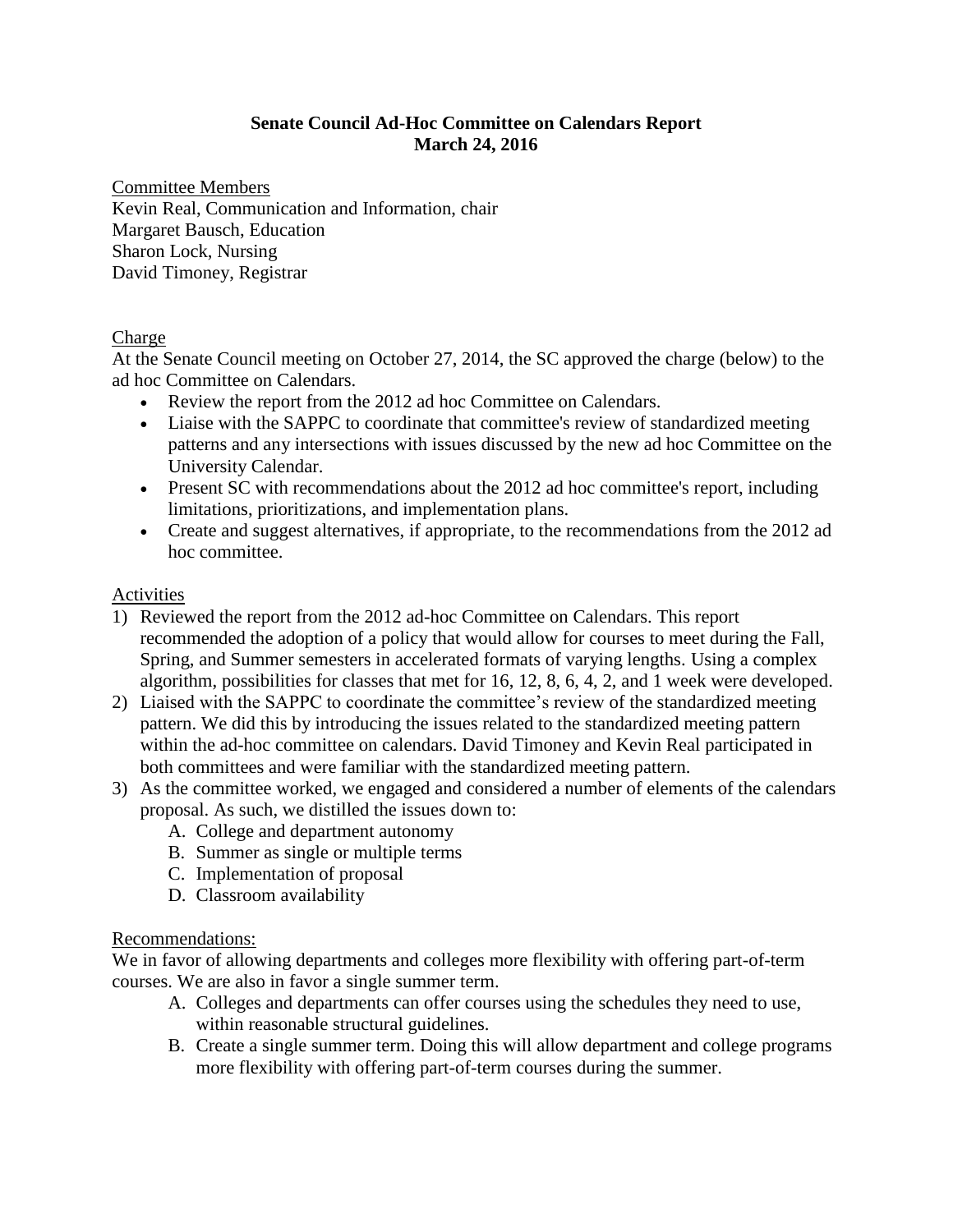- C. As an experiment, limit the implementation of the proposal to the newly-created single summer session.
- D. Address summer classroom availability in the following ways:
	- 1) Programs use the classrooms they control for these courses.
	- 2) Programs will need to coordinate with the Registrar to see if there are other departments that want to do the same. Perhaps these other departments could share the same classroom if their part-of-term courses are sequenced appropriately.
- E. The structure of summer is important and issues will need to be addressed. Our committee believes the following should guide scheduling:
	- 1) Having a scheduling structure in place that enables students to easily take other classes is good
	- 2) Those depts/colleges that wish to offer courses on different timetables will need formal approval from their Deans.
- F. The registrar's office believes we need to retain these options in order to have some structure for a one term summer session.

|                   | <b>Start</b> |                 |
|-------------------|--------------|-----------------|
| <b>Time Limit</b> | Date         | <b>End Date</b> |
| Summer I 2018     | 5/8/2018     | 6/5/2018        |
| First 4 Weeks     | 5/8/2018     | 6/5/2018        |
| First 6 Weeks     | 5/8/2018     | 6/19/2018       |
| Summer II 2018    | 6/7/2018     | 8/2/2018        |
| Second 4 Weeks    | 6/7/2018     | 7/6/2018        |
| Second 6 Weeks    | 6/21/2018    | 8/2/2018        |
| Third 4 Weeks     | 7/9/2018     | 8/2/2018        |

Some colleges will require a more flexible schedule. We believe that departments and colleges know what works for them. For example, the College of Education needs to have the ability to offer shorter meeting patterns such as two week summer courses. In the department of Department of Early Childhood, Special Education and Rehabilitation Counseling, all summer courses are at the graduate level. Almost all of their students attending summer school are teachers. Many of those teachers live 3-4 hours away. While many of the courses are offered via distance learning, they have a few classes that the students must attend face-to-face in order to gain the necessary hands on skills. For logistical purposes, they offer those courses during the summer. Those students must "move" to Lexington while that class is in session. Any time period longer than two weeks becomes cost prohibitive and extremely difficult for the students to manage due to family and other obligations. There is a teacher shortage in eastern Kentucky and not allowing a UK department to offer some of the required courses for these teachers will only exacerbate the issue. Of course, during those two week courses, faculty are required to meet with the students as many hours as they would in the Spring or Fall semester. The faculty must also cover the same content that they would in the regular academic year. The content is not adjusted, only the meeting pattern.

A second issue for this department is that many of these teachers are in districts in eastern Kentucky where they do not get out of school until mid-June and go back to school in very early August. They must have a meeting pattern that allows the UK department to offer courses at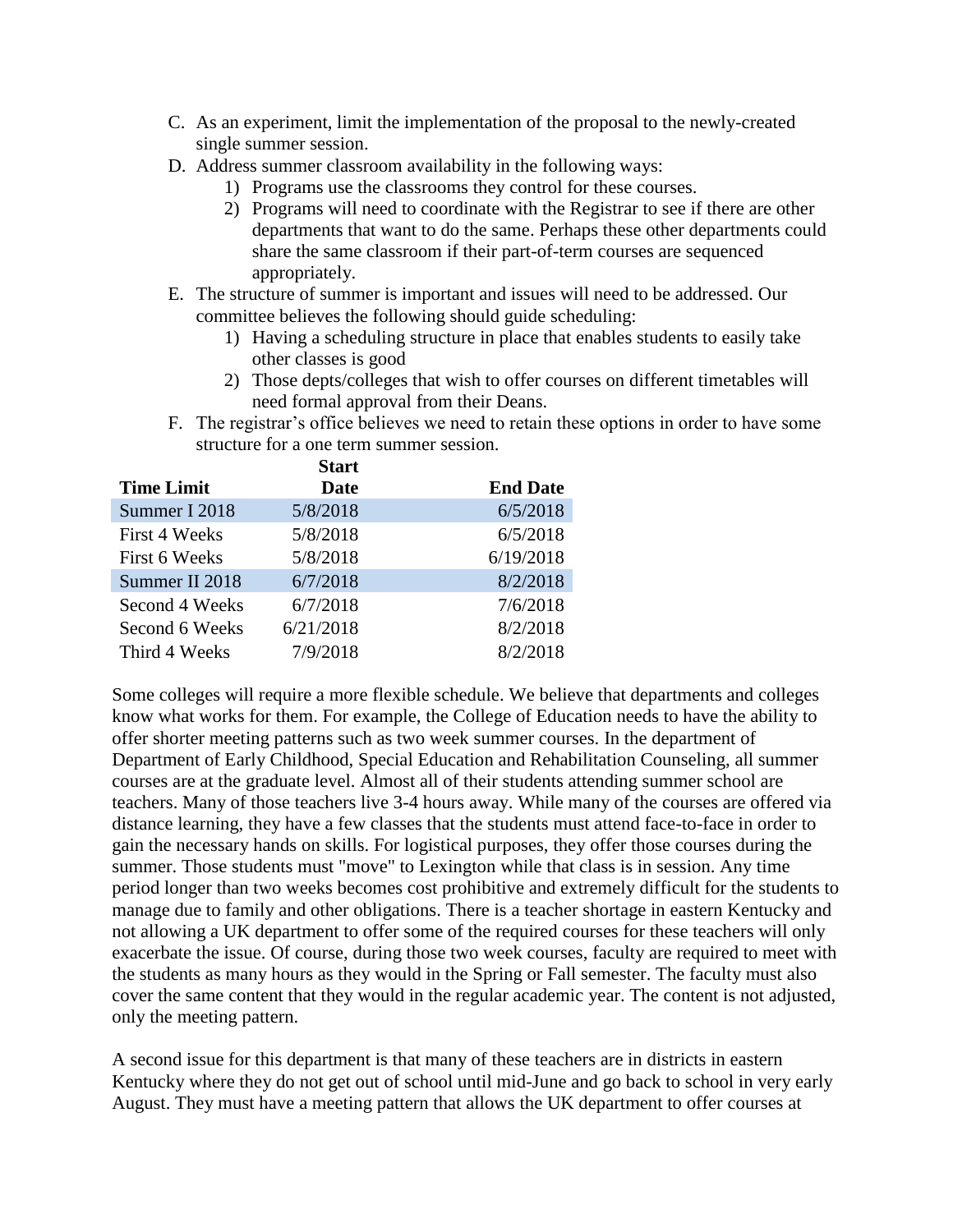various starting times during the summer rather than a 4 week start time, 6 week start time, or other designated time.

We understand that not all departments and colleges, because of size and logistical reasons, can offer all of the options. However, in order to serve the students, some departments and colleges need the flexibility of shorter meeting patterns and start and end dates for classes.

#### Additional Considerations

#### Fall and Spring

For the fall and spring semesters, classroom resources are currently much too limited to be able to offer more part of term sections. In order to offer more part-of-term courses for these semesters, a concerted effort must be made by all departments and colleges to offer sections that maximize the utilization of a classroom throughout the entire semester. For example, programs could coordinate their schedule of part-of-term courses so that one part-of-term courses takes place for the first half of the semester in a classroom and another one takes place during the second half of the semester in the same classroom. Greater dialogue needs to occur with all colleges in order to make it work for the fall and spring semesters

\*\*\*\*\*\*\*\*\*\*\*\*\*\*\*\*\*\*\*\*\*\*\*\*\*\*\*\*\*\*\*\*\*\*\*\*\*\*\*\*\*\*\*\*\*\*\*\*\*\*\*\*\*\*\*\*\*\*\*\*\*\*\*\*\*\*\*\*\*\*\*\*\*\*\*\*\*\*

#### Q&A/Updates

On April 11, 2015, Guest Kevin Real (CI/Communication) presented the final report (see below) of the SC's ad hoc Calendar Committee. Guest Margaret Bausch (ED/Early Childhood, Special Education, and Rehabilitation Counseling), who chaired the previous ad hoc calendar committee in 2012, also attended. Real and Bausch explained how both final reports were complementary. The SC discussed the report but focused on a trial run of a 12-week summer semester. During discussion the SC posed a couple follow up questions and asked the Calendar Committee to find the answers.

# **Questions from SC Responded to October 2015:**

1) Can the Registrar's office facilitate delivery of multiple start dates? ANSWER: Yes, SAP is flexible enough to do this.

2) Can the Registrar's office prevent students from registering for courses with overlapping start/stop dates?

ANSWER: Yes, this is system default.

3) Can the Registrar's office facilitate location of rooms for courses for programs with no departmentally controlled classroom space? Answer: There will be plenty of space in Summer.

4) How many simultaneous hours should students be allowed to take; ANSWER: Per Senate Rule 5.2.2., the maximum load for undergraduate students in any combination of the four and eight week sessions/terms shall be thirteen (13) credit hours. The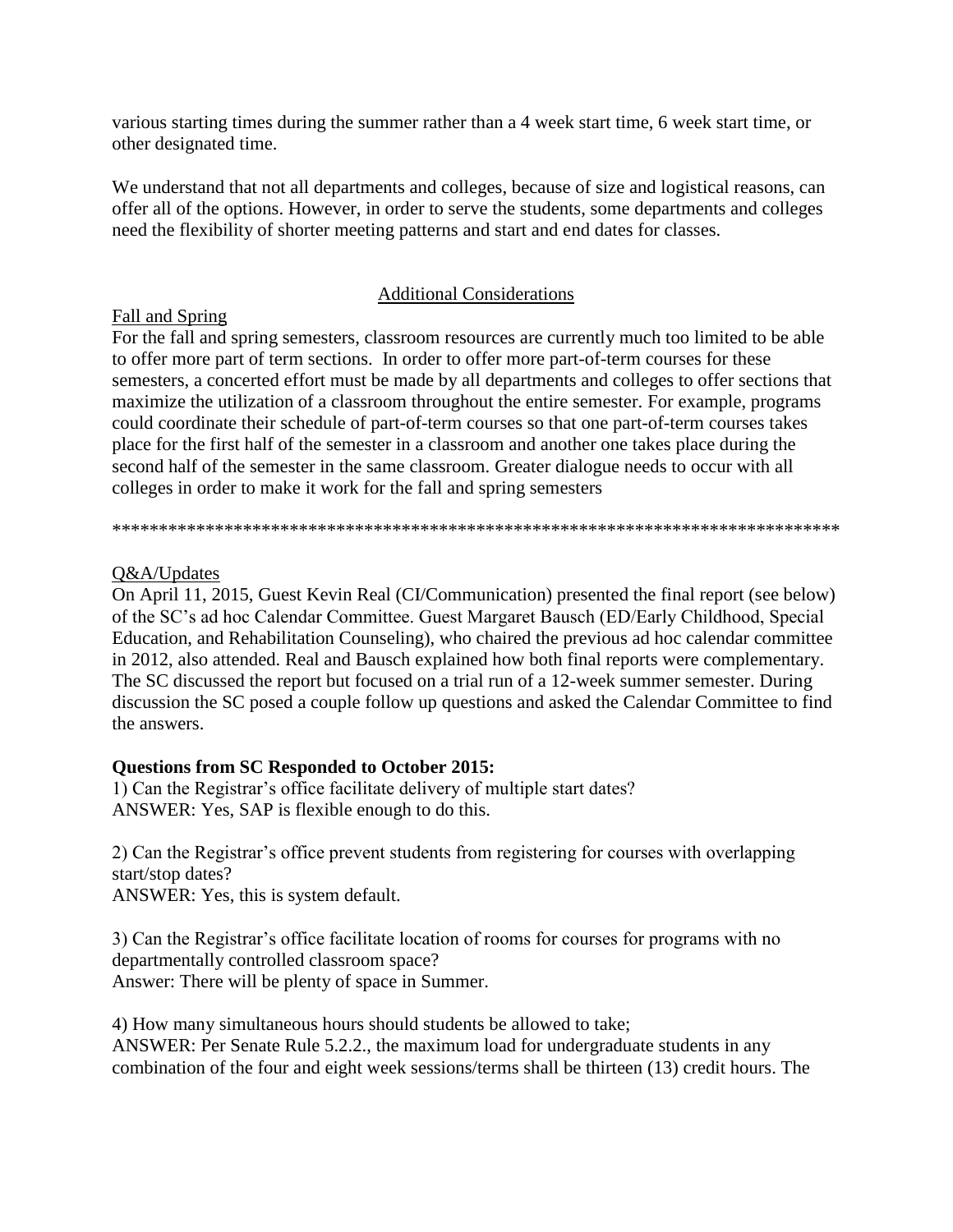maximum load for graduate students in any combination of the four and eight week sessions/terms shall be twelve (12) credit hours.

5) How many hours can a student take, total, in a 12-week summer session? ANSWER: In line with 5.2.2., 13 hours for undergraduates and 12 hours for graduate students.

#### **David Timoney met with staff involved with the Registrar's office and the staff raised further questions for our committee**

1) Financial Aid: What about courses offered outside semester? ANSWER: Keep main campus courses within boundaries of semester

2) Financial Aid: What about withdrawing from class? ANSWER: See algorithm from 2012 report for when students can drop course. [appended to end of this file]

3) What will happen with orientation for new/transfer students? ANSWER: Suggest that that be kept in place

#### **Issues that need be hashed out**

4) Will there be dorms available for students? ANSWER: See housing

5) What type of billing issues will there be in regards to FY? ANSWER: May affect summer revenue FY split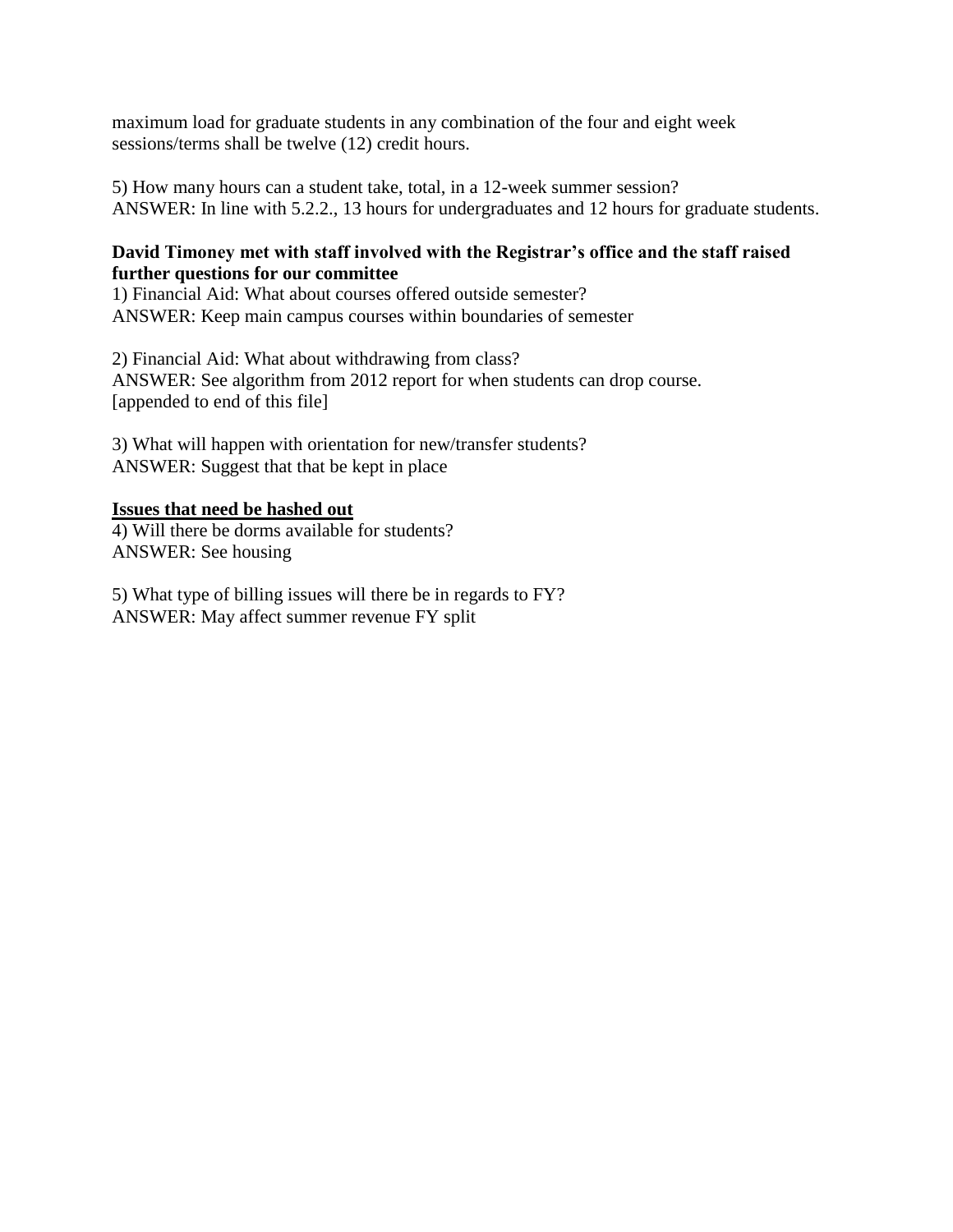# **Brothers, Sheila C**

| From:    | Hippisley, Andrew R              |
|----------|----------------------------------|
| Sent:    | Sunday, January 31, 2016 3:37 PM |
| To:      | Brothers, Sheila C               |
| Subject: | Fwd: summer session proposal     |

**From:** "Tracy, Tim" <tim.tracy@uky.edu> **Date:** January 31, 2016 at 3:36:08 PM EST **To:** "Hippisley, Andrew R" <andrew.hippisley@uky.edu> **Subject: Re: summer session proposal**

> Andrew, I have received this and support this recommendation. Tim

— Timothy S. Tracy, PhD Provost University of Kentucky Main Building, Room 105 401 Administration Drive Lexington, KY 40506 Assistant: Ann Becker (ann.becker@uky.edu or 859-257-2911)

**From:** Andrew Hippisley <**andrew.hippisley@uky.edu> Date:** Sunday, January 31, 2016 at 3:27 PM **To:** Timothy Tracy <tim.tracy@uky.edu> **Subject:** summer session proposal

Dear Tim,

Thank you for letting me know that the deans were happy with the proposal to allow for a large summer session while maintaining the two existing sessions. The details of the expanding the summer session recommendation can be found in this report. Would you mind sending me a quick note to confirm? We will then move to a future Senate agenda for a vote.

best,

Andrew

Dr Andrew Hippisley Professor and Director of Linguistics Senate Council Chair

http://linguistics.as.uky.edu/user/751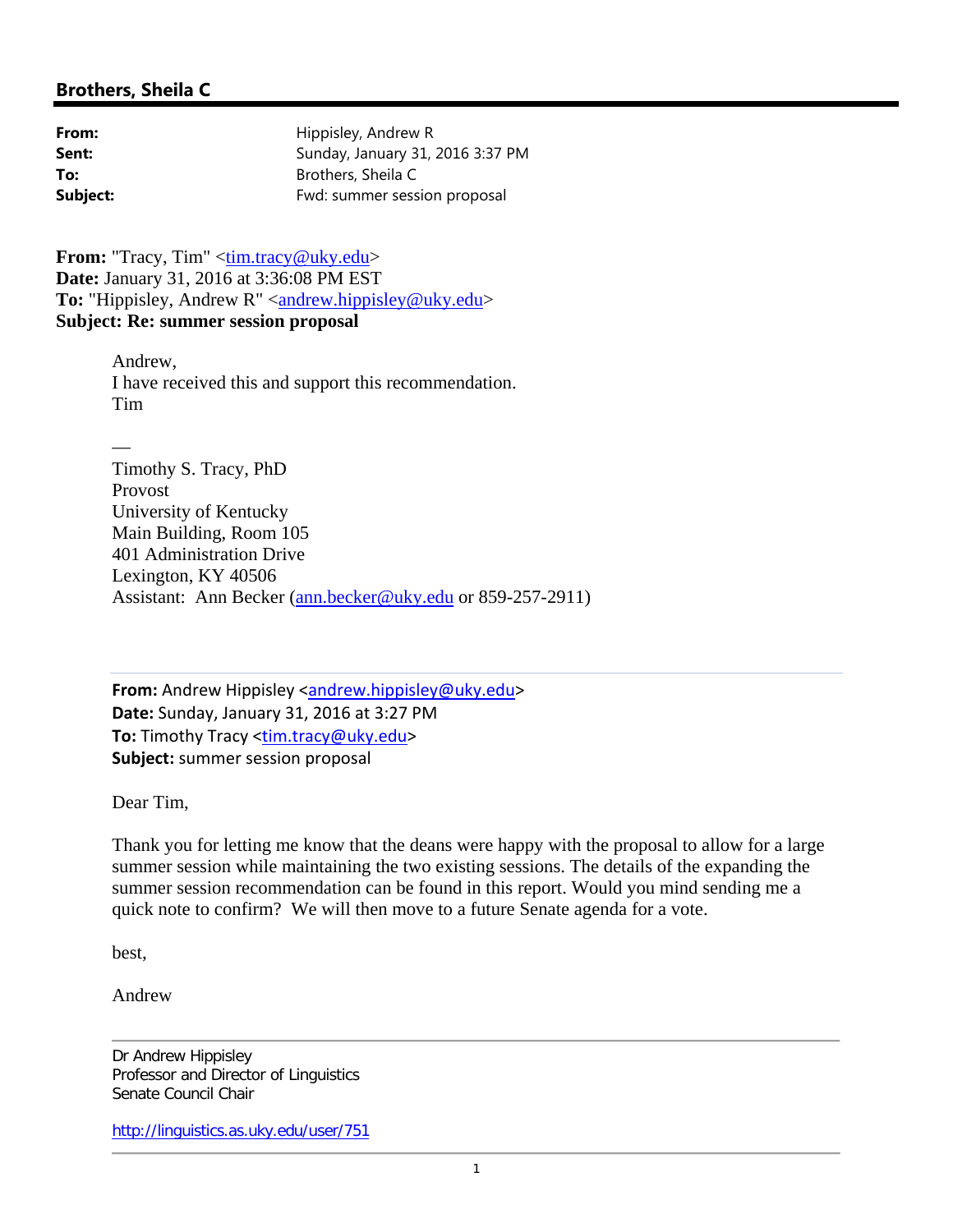# **University Ad Hoc Calendar Committee Proposal**

| Period                   |            |                         |            |                                                 | Deadlines/Milestones          |       |                                                                                                                |                                                           |
|--------------------------|------------|-------------------------|------------|-------------------------------------------------|-------------------------------|-------|----------------------------------------------------------------------------------------------------------------|-----------------------------------------------------------|
|                          |            |                         |            |                                                 |                               |       |                                                                                                                |                                                           |
| Undergraduate            |            | <b>Full Refund</b>      |            | Withdraw or reduce<br>course load 80%<br>refund | Drop/Not on Transcript Audit) |       | Chage type of grade<br>(letter, P/F, Credit,                                                                   | <b>Withdraw</b><br>or reduce<br>course load<br>50% refund |
|                          |            |                         |            |                                                 |                               |       |                                                                                                                |                                                           |
|                          | $11 - Jan$ |                         | $10 - Jan$ | $18 - Jan$                                      |                               | 1-Feb | 1-Feb                                                                                                          | 8-Feb                                                     |
| <b>Full Semester</b>     |            | Day before class starts |            | (4 business days)                               | (14 business days)            |       | 7 days after class starts 21 days after class starts 21 days after class starts business<br>(14 business days) | 28 days<br>after class<br>starts (19<br>days)             |
| Number of total days     |            |                         |            | 103                                             |                               | 103   | 103                                                                                                            | 103                                                       |
| Percent of total days    |            |                         |            | 6.8%                                            |                               | 20.4% | 20.4%                                                                                                          | 27.2%                                                     |
| Number of business days  |            |                         |            | 72                                              |                               | 72    | 72                                                                                                             | 72                                                        |
| Percent of business days |            |                         |            | 5.6%                                            |                               | 19.4% | 19.4%                                                                                                          | 26.4%                                                     |

| 12 Week                  | Day before class starts | (3 business days) | 6 days after class starts 17 days after class starts 17 days after class starts business<br>(12 business days) | 12 business days) | 23 days<br>after class<br>starts (16<br>days) |
|--------------------------|-------------------------|-------------------|----------------------------------------------------------------------------------------------------------------|-------------------|-----------------------------------------------|
| Number of total days     |                         | 84                | 84                                                                                                             | 84                | 84                                            |
| Percent of total days    |                         | 7.1%              | 20.2%                                                                                                          | 20.2%             | 27.4%                                         |
| Number of business days  |                         | 60                | 60                                                                                                             | 60                | 60                                            |
| Percent of business days |                         | 5.0%              | 20.0%                                                                                                          | 20.0%             | 26.7%                                         |

| 8 Week                   | Day before class starts | (2 business days) | 4 days after class starts 11 days after class starts 11 days after class starts business<br>(8 business days) | (8 business days) | 15 days<br>after class<br>starts (10<br>days) |
|--------------------------|-------------------------|-------------------|---------------------------------------------------------------------------------------------------------------|-------------------|-----------------------------------------------|
| Number of total days     |                         | 56                | 56                                                                                                            | 56                | 56                                            |
| Percent of total days    |                         | 7.1%              | 19.6%                                                                                                         | 19.6%             | 26.8%                                         |
| Number of business days  |                         | 40                | 40                                                                                                            | 40                | 40                                            |
| Percent of business days |                         | 5.0%              | 20.0%                                                                                                         | 20.0%             | 25.0%                                         |

| 6 Week                   | Day before class starts | 3 days after class starts 8 days after class starts<br>(2 business days) | (7 business days) | 8 days after class starts<br>(7 business days) | 11 days<br>after class<br>starts (9<br>business<br>days) |
|--------------------------|-------------------------|--------------------------------------------------------------------------|-------------------|------------------------------------------------|----------------------------------------------------------|
| Number of total days     |                         | 42                                                                       | 42                | 42                                             | 42                                                       |
| Percent of total days    |                         | 7.1%                                                                     | 19.0%             | 19.0%                                          | 26.2%                                                    |
| Number of business days  |                         | 35                                                                       | 35                | 35                                             | 35                                                       |
| Percent of business days |                         | 5.7%                                                                     | 20.0%             | 20.0%                                          | 25.7%                                                    |

| 14 Week                  | Day class starts | 2 days after class starts 6 days after class starts<br>(1 business days) | (3 business days) | 6 days after class starts<br>(3 business days) | 7 days after<br>class starts<br>(4 business<br>days) |
|--------------------------|------------------|--------------------------------------------------------------------------|-------------------|------------------------------------------------|------------------------------------------------------|
| Number of total days     |                  | 28                                                                       | 28                | 28                                             | 28                                                   |
| Percent of total days    |                  | 7.1%                                                                     | 21.4%             | 21.4%                                          | 25.0%                                                |
| Number of business days  |                  | 16                                                                       | 16                | 16                                             | 16                                                   |
| Percent of business days |                  | 6.3%                                                                     | 18.8%             | 18.8%                                          | 25.0%                                                |